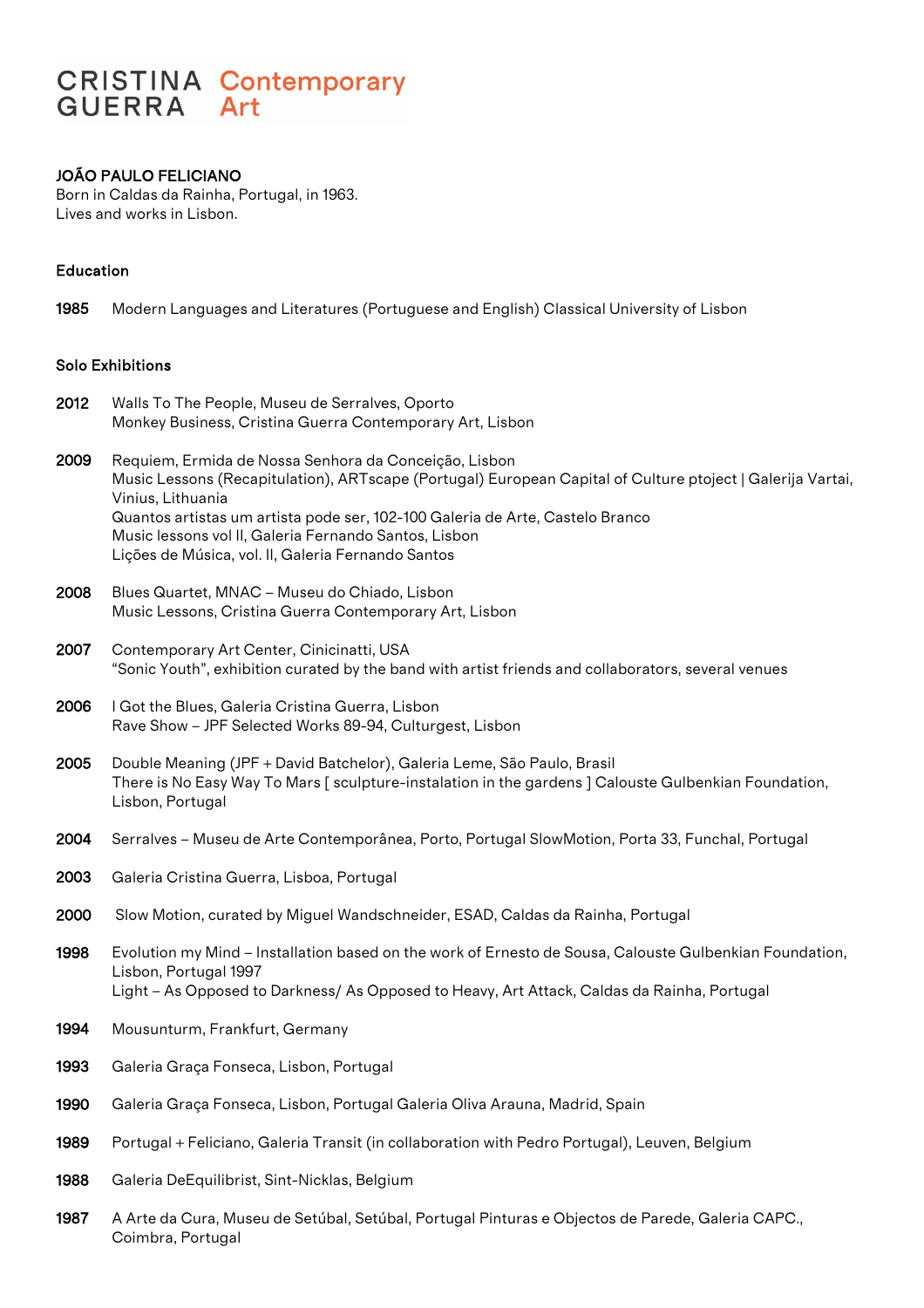#### Group Exhibitions

- 2013 The Amps + Lee Ranaldo Lost Highway, Galeria Pedro Oliveira, Oporto Music and Words: Works from the Serralves Collection, Serralves Museum, Oporto Under the Sign of Amadeo a Century of Art, CAM – Centro de Arte Moderna, Fundação Calouste Gulbenkian, Lisbon
- 2012 O Riso / Laughter, Museu da Electricidade, Lisbon Between Spaces – CAM's collection 1968-2011, CAM – Fundação Calouste Gulbenkian, Lisbon
- 2011 Roads to Whatever, CAM Fundação Calouste Gulbenkian, Lisbon Barulho das Luzes, Galeria Fundação EDP Porto, Oporto Eu podia fazer isto, Espaço Atmosferas, Lisbon
- 2010 Linguagem e Experiência Obras da Colecção da Caixa Geral de Depósitos, Museu de Aveiro, Portugal Interiores – 4 artists + 1 parchitecture photographer, Cristina Guerra Contemporary Art, Lisbon Linguagem e Experiência – Obras da Colecção da Caixa Geral de Depósitos, Museu Grão Vasco, Portugal Impresiones y Comentarios, Fotografia Contemporanea portuguesa, Fundació Foto Colectania, Lisbon Filme e video na Colecção do CAM, Centro de Arte Moderna CAM, Fundação Calouste Gulbenkian, Lisbon Jogo de Espelhos, MACE – Museu de Arte Contemnporânea de Elvas, Elvas
- 2009 A luz, por dentro, CGD collection, Palacete da Quinta da Fonte da Pipa, Loulé Acervo II - 102-100 Galeria de Arte, Castelo Branco Serralves 2009 - The Collection, 1st Part - Museu Serralves - Museu de Arte Contemporânea, Porto The Joy of Blues - Country Club - Los Angeles, Los Angeles, CA
- 2008 Ponto de Vista: Obras da Colecção Fundação PLMJ, Museu da Cidade, Lisbon
- 2007 I will be alright, Country Club, Cincinnati, OH 3rd The Berardo Collection at the Portuguese Parliament – Berardo Museum – Collection of Modern and Contemporary Art, Lisbon Portugal Agora – À propos des lieux d'origine – MUDAM – Musée d'Art Moderne Grand-Duc Jean, Luxembourg
- 2006 O Poder da Arte, Assembleia Nacional (National Parliament), Lisbon [organized by Serralves Museum of Contemporary Art, curated by João Fernandes]
- 2005 XXº aniversary, Galeria Oliva Arauna, Madrid, Spain Tableau Vivants – Obras da Coleção de Serralves, Serralves Museum of Contemporary Art, OPorto, Portugal O Contrato Social, Museu Bordalo Pinheiro, Lisboa, Portugal
- 2004 Entre Duas Luzes, Assembleia Nacional (National Parliement), Lisbon XXVI Bienal da São Paulo, São Paulo, Brasil Shake the Limits [Re-Location], CIAC & Museum of Contemporary Art, Bucharest, Romenia
- 2003 Voyager 03, experimentadesign2003, Barcelona, Paris, Madrid, Lisbon
- 2001 Voyager 01, experimentadesign2001, Milan, London, Lisbon, Barcelona, Modos Afirmativos e Declinações, curated by João Pinharanda, Évora, Faro, Amarante, Portugal
- 2000 Sonic Boom The Art of Sound, curated by David Toop, Hayward Gallery, London, United Kingdom
- 1999 Festival do Fim, Lux-Frágil, Lisbon, Portugal
- 1998 Art Attack na ZDB, Galeria ZDB, Lisbon, Portugal Arte Portuguesa na Colecção de Serralves, Braga, Viana do Castelo, Amarante, Guimarães, Paredes, Santo Tirso, Bragança, Portugal
- 1997 Ecos de la Matéria, Museu Ibero-Americano de Arte Contemporânea, Badajoz and Sala de las Atarazanas, Valencia, Spain Portfolio I, Galeria Alda Cortez, Lisbon, Portugal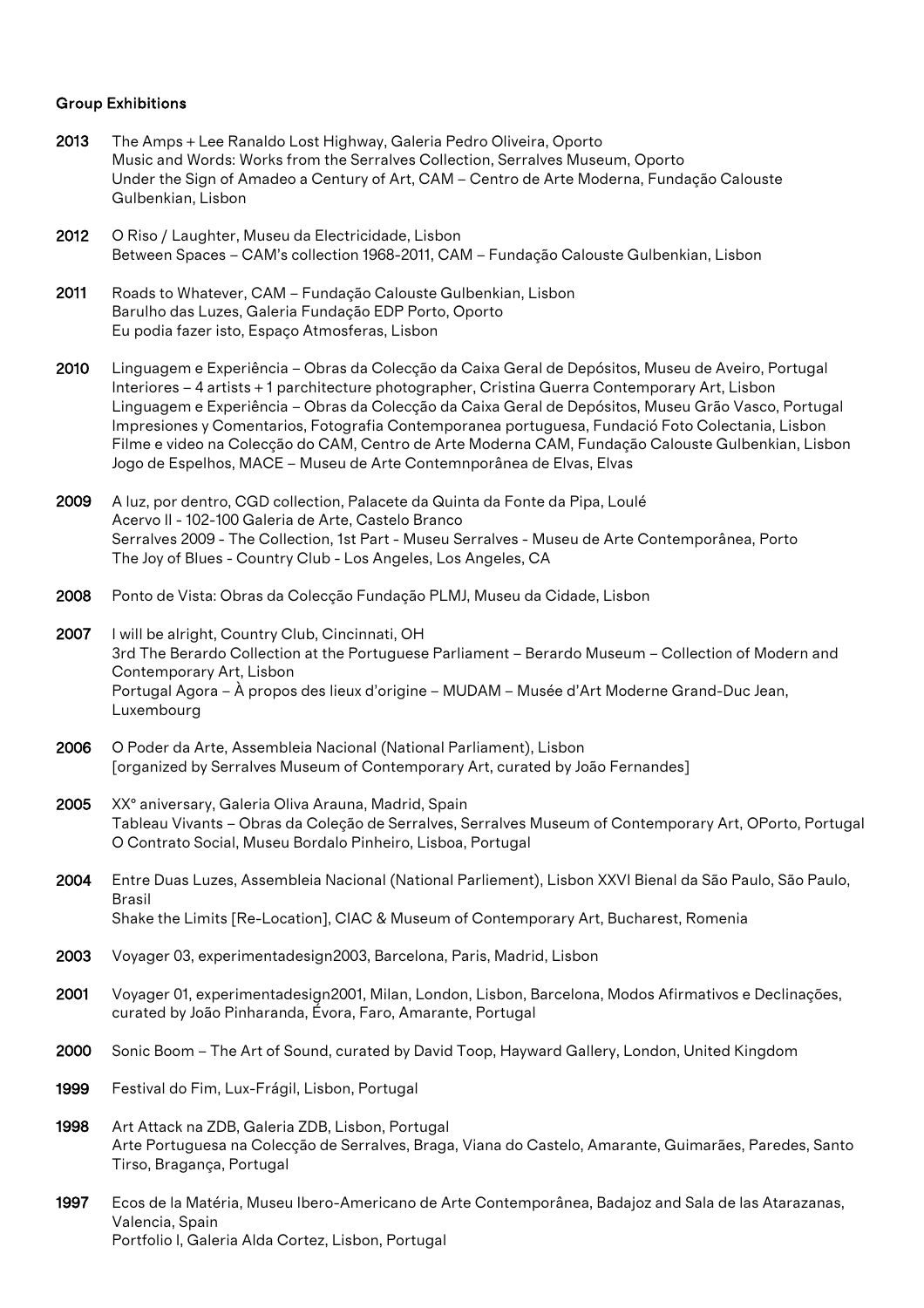- 1996 Titanium Exposé, curated by Rui Toscano, Galeria Graça Fonseca, Lisbon, Portugal Bildloses Abbild, Sparkasse Gutersloh, Bonn, Germany
- 1995 Peninsulares, curated by João Fernandes, Galeria Thomas March, Valencia, Spain
- 1994 Múltiplas Dimensões, curated by Luísa Ramos, Centro Cultural de Belém, Lisbon, Portugal After Tomorrow, curated by Isabel Carlos, Centro Cultural de Belém, Lisbon, Portugal Art & Money, curated by Alexandre Melo, Culturgest (C.G.D.), Lisbon, Portugal Uno cada Uno, (selected by Pedro Cabrita Reis) Galeria Juana de Aizpuru, Madrid, Spain The Independent Worm Saloon, Sociedade Nacional de Belas Artes, Lisbon, Portugal
- 1993 Imagens para os Anos 90, Fundação de Serralves, Oporto and Culturgest (C.G.D.), Lisbon, Portugal
- 1992 Identidad/Diversidad, curated by Fernando Calhau, Círculo de Bellas Artes, Madrid, Spain Re-encontros (homage to Joaquim Bravo), Galeria Alda Cortez, Lisbon, Portugal Already Made, Galeria Graça Fonseca, Lisbon, Portugal
- 1991 Manifesto, curated by Cerveira Pinto, Convento de S. Francisco, Beja, Portugal The Floor Show, Galeria DeEquilibrist, Sint-Nicklaas, Belgium
- 1990 SNAP, Galeria DeEquilibrist, Sint-Nicklaas, Belgium
- 1989 Ases da Paleta, (with Pedro Portugal, Manuel João Vieira and Fernando Brito), Galeria Quadrum, Lisbon, **Portugal** Rien ne va plus Faites vos Y(j)eux, H.A.C.K., Den Haag, Netherlands 3 x (2x1) Propositions, Moving Space Gallery, Gent, Belgium
- 1988 Galeria Christine et Isy Brachot, Brussels, Belgium

## Collections (Selection)

Fundação de Serralves, Oporto, Portugal Colecção Banco Privado, Portugal Fundação Calouste Gulbenkian (2 videos on permanent exhibition), Portugal Caixa Geral de Depósitos, Portugal Museo Ibero-Americano de Arte Contemporânea, Badajoz, Spain Colecção Pedro Cabrita Reis, Portugal Museu de Julião e Isabel Sarmento, Estoril, Portugal Colecção Francisco Capelo, Portugal

### Performance

- 2004 Playing the "White Cube/ Colour Cube" with Sei Miguel Quartet + David Toop, Rafael Toral and Sei Miguel, Serralves Museum of Contemporary Art, Oporto
- 2002 Landscope+Elastic Void, FAD, Barcelona (Voyager 01 openning party) with Lee Ranaldo, Rafael Toral e Leah Singer, Fundação de Serralves, Porto e FCG, Lisbon
- 2001 with Houselab, Old Trumman Brewery, London (part of Voyager 01 presentation) Em Tempo Real, collaboration between Houselab and Nova Dança 4, Centro Cultural Banco Brasil, Rio de Janeiro
- 2000 Houseware Experience, Expo2000, Hannover (part of Day of Portugal commemorations) Em Tempo Real, collaboration between Houselab and Nova Dança 4, Encontros Acarte, F.C.G., Lisbon
- 1999 Houseware Experience (Experimentadesign'99), Central Tejo, Lisbon with Rafael Toral, Peter Renberg & Christian Fennesz, Vila Nova de Foz Coa and Lisbon (Lux) with No Noise Reduction: "OpticoSonic Electronics", (first part of Sonic Youth), Aula Magna, Lisbon • with Phill Niblock (Guitar Piece and Early Winter), Galeria ZDB, Lisbon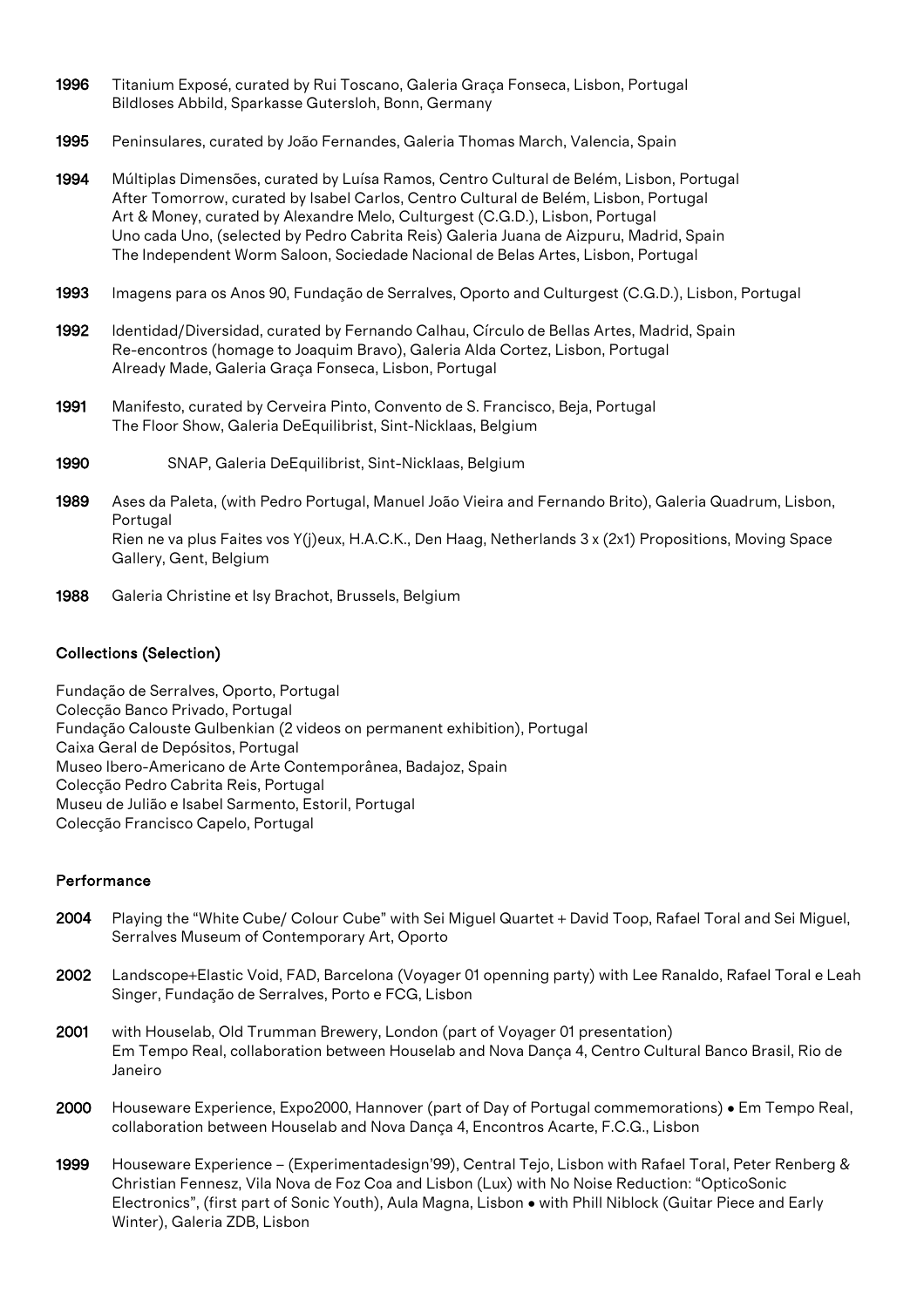- 1998 with Tina And The Top Ten, at Expo' 98, Lisbon
- 1995 with No Noise Reduction, On Air, 3 live-on-radio gigs (XFM-Lisboa, RUC-Coimbra, RLO-Óbidos)
- 1994 Urban Aboriginals Festival, Berlin, (with Mimi)
- 1993 iEar Studios, Rensselear Polythecnic Institute, Troy, USA (with David T. Dienes) Experimental Intermedia Foundation, New York (with Roger Kleyer, Ann Gosfield and David T. Dienes) • with No Noise Reduction, Solo for Voice Nº23 of John Cage, Galeria Graça Fonseca, Lisbon
- 1991 Participation in Concerto para 10 Guitarras from Rafael Toral, Galeria Monumental, Lisbon 1991 / 1992 Several concerts with Pop dell' Arte. 1989 / 1998 Several concerts with Tina And The Top Ten (including support for Sonic Youth, Lisbon, 1993)

# **Discography**

with No Noise Reduction

A Call For Silence, compilation (curated by Nicollas Collins), Sonic Art Networks (CD on a 7" booklet, 2004) Sonic Boom, compilation, Hayward Gallery, (CD, 2000) (part of the exhibition catalogue) On Air, Ananana (CD, 1997). The complete NO NOISE REDUCTION, Moneyland Records (CD, 1995). Em Tempo Real, El Tatu (split CD, 1991) with Tina And The Top Ten Super Caldas, compilation (CD, 2003) Cais do Rock, compilation, LowFly Records (CD, 1996) Teenagers from Outer Space, compilation, Beekeeper (Lp,1996) No More, El Tatu, (CD-ep, 1994) Teenage Drool, El Tatu, (CD, 1994) Everslick, Moneyland Records (7" single, 1993) 3x7'inches, compilation, Moneyland Records, (7'' single), 1993) • Distorção Caleidoscópica, compilation, MTM Records (LP, 1992) Yeah Trips, author's edition (tape, 1991) Collaborations / participations • with Red Beans and Mumo, Supergat, A062 (CD, 1999) with Ithaka, Flowers and the Colors of Paint, Fábrica de Sons, (CD, 1996) • with Gasoleene, Polaroid Dreams, author's edition, (CD, 1996) with Pop Dell' Arte, "Ready Made, Variodisc/ Amro (mini-LP, 1992). with Pop Dell' Arte, 2002, Variodisc/ Amro (12", 1992) Solo Do Astronauts Fart Inside Their Space Suits, tape with TVT, Beekeeper (Tape, 1997) New Music from Portugal, Vol.1, compilation, Ananana, (CD, 1996)

# Videography

Flow Motion, 2003 Dancing Light, (Music: Rui Gato), 2001 Black&white&cut&paste, (Music: TVT), 2000 Travel Site, (video instalation), 1994 Performing with Custom System, 1999 She's Away, videoclip, (Tina and The Top Ten), 1997 Mind Your Own Business, 1992 Think about the Pain of Breathing, 1992 Crash Music, 1991 Real Mckoy, videoclip (Tina and The Top Ten), 1991

### Other Activities

2003 curator for the exhibition EXPANDED, experimentadesign2003 - Bienal de Lisboa

2000/2003 Part of Experimentadesign direction – Lisbon Biennale

1999/2000 Conception and direction of the project HOUSEWARE EXPERIENCE - Explorations in live mixed media, (experimentadesign99, Lisbon e Expo2000, Hannover)